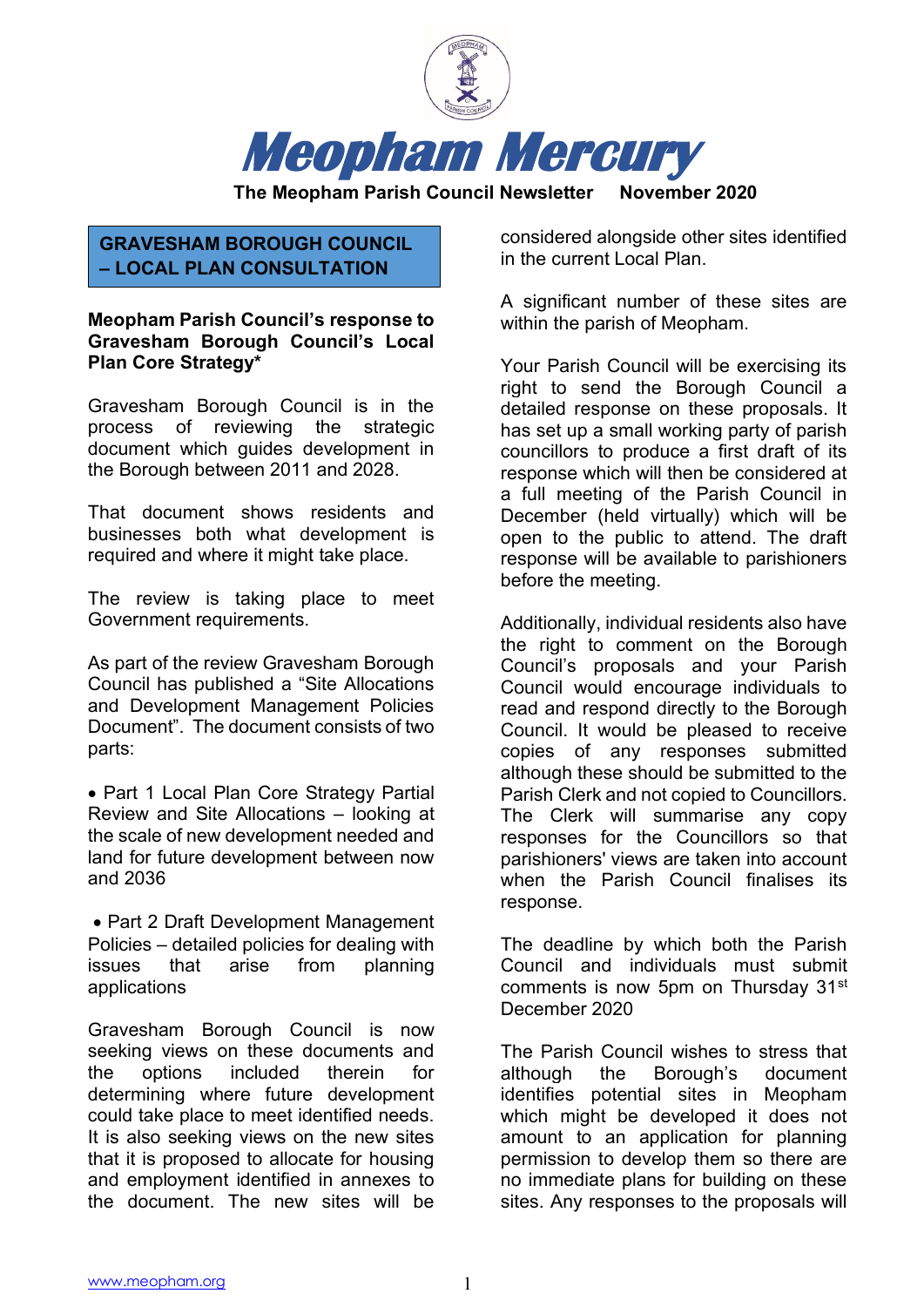carry much more weight if based on reasoned planning objections - a consideration that will guide the Parish Council in its consideration of the Borough's document.

(\* Regulation 18 Emerging Local Plan Partial Review, Site Allocations and Development Management Policies **Consultation** 

[https://localplan.gravesham.gov.uk\)](https://localplan.gravesham.gov.uk/)

## **SUPPORTING MEOPHAM, superneighbours**

Meopham's volunteer service was relaunched for the month-long lockdown period during November. The lockdown is due to end on the 2nd December but the service will remain up and running for help with shopping, collecting prescriptions, collecting urgent supplies, helping you contact other services or a regular friendly phone call. You can contact the superneighbours team via our email: [superneighbour@mail.meopham.org](mailto:superneighbour@mail.meopham.org) or telephone or text on 07908 155669.

### **DEFIBRILLATOR INFORMATION FOR MEOPHAM RESIDENTS**

### **FOUR STEPS TO TAKE IF SOMEONE IS HAVING A CARDIAC ARREST**

Cardiac arrests can happen to anyone, at any time. The following steps give someone the best chance of survival. If you come across someone in cardiac arrest:

- 1. **Call 999 –** If you call the emergency services and provide your location, the operator should be able to tell you where your nearest defibrillator is and give you the code to access it if one is required.
- 2. **Start CPR**
- 3. **Ask someone to bring a defibrillator to you if there is one nearby**
- 4. **Turn on the defibrillator and follow its instructions**



## **Defibrillator location in Meopham**

- Culverstone Community Centre (inside the building)
- Harvel Village Hall (outside access, available 24/7)
- Judson's Pavilion (inside the building)
- Meopham Leisure Centre (inside at the reception area)
- Meopham Medical Centre (inside the building)
- Meopham Station (BT Kiosk) (24/7 access)
- Meopham Tennis Club (available when courts are in use)
- Meopham Village Hall (outside 24/7 access)
- St John's Church (outside 24/7 access)

## **ONGOING PARKING ISSUES**

This continues to be an ongoing and serious problem in the Parish. We would urge all motorists to THINK BEFORE YOU PARK and be considerate to other motorists and pedestrians especially at Camer Parade and outside our schools. Parking Enforcement Officers from Gravesham Borough Council (GBC) are continuing to patrol in Meopham on a regular basis. GBC issued, from 1 July to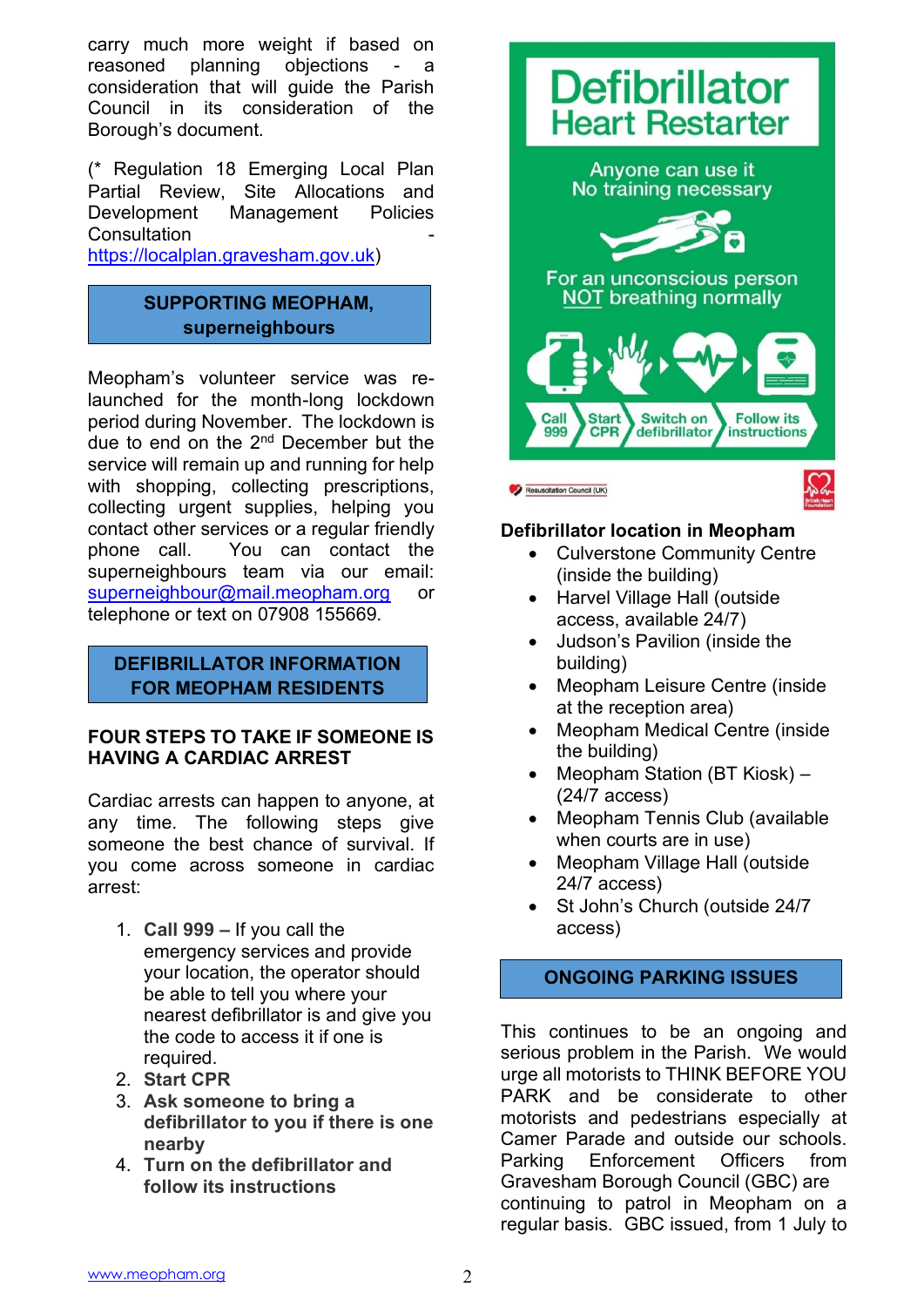30 September, 78 tickets in Meopham with 48 of those for offences in Wrotham Road.

We currently cannot go ahead with Speedwatch due to Covid, but we are still looking for volunteers to help once we are able to proceed.

## **JUDSON'S RECREATION GROUND**

We are currently reviewing the play area surfacing as it is nearing the end of its life and we are also looking at replacing the wooden adventure trail equipment which had to be removed last year for safety reasons. The teen shelter has recently been repainted over the summer period and is looking very smart.

Gravesham Borough Council have installed one new litter bin and we are hoping they will install a couple more once they get a new delivery of bins. Please ensure you use the litter bins provided when in the recreation ground or take your litter home with you to help keep the recreation ground tidy.

### **JENNIFER GILES, GRAVESHAM COMMUNITY AWARD WINNER**

Meopham Parish Council were very pleased to be able to nominate Meopham resident, Jennifer Giles, for the Gravesham Community Award this year. Usually the awards are presented on the evening of the Gravesham Borough Council's Annual Meeting in April but due to Covid-19, the awards had to be postponed. Jennifer was finally presented with her award last month from the Mayor of Gravesham for her volunteer work at St John's Church, where she heads up the pastoral care team and vounteers for Gravesend Street Pastors. She actively supports people in need providing home and hospital visits, helping those with dementia and carers. After many years, she continues to selflessly care for others in times of need. The Parish Council felt that Jennifer was an extremely worthy nomination for this award.

### **REMEMBRANCE DAY**

Remembrance was very different this year due to Covid, with a short wreath laying ceremony at the War Memorial with invited representatives from the community on 11.11.20.



### **NEW NOTICEBOARD**

We have installed a new noticeboard at Neville Parade where we display meeting schedules and information as to what is going on in the area. If you wish to display a notice, please contact the clerk for a noticeboard number to display your poster. Please ensure you display notices in the correct public section on all the noticeboards.

# **LOWER THAMES CROSSING - UPDATE**

Meopham Parish Council has been notified on the following by Highways England: - "Following early feedback from the Planning Inspectorate we have withdrawn our application while we consider feedback on some elements of our documents.

It is not unusual for the Planning Inspectorate to ask for additional information from an applicant, and we will be working with them to understand what they require. We believe our application is robust and meets the requirements of planning legislation, however we've decided to take the time to fully understand the Planning Inspectorate's expectations.